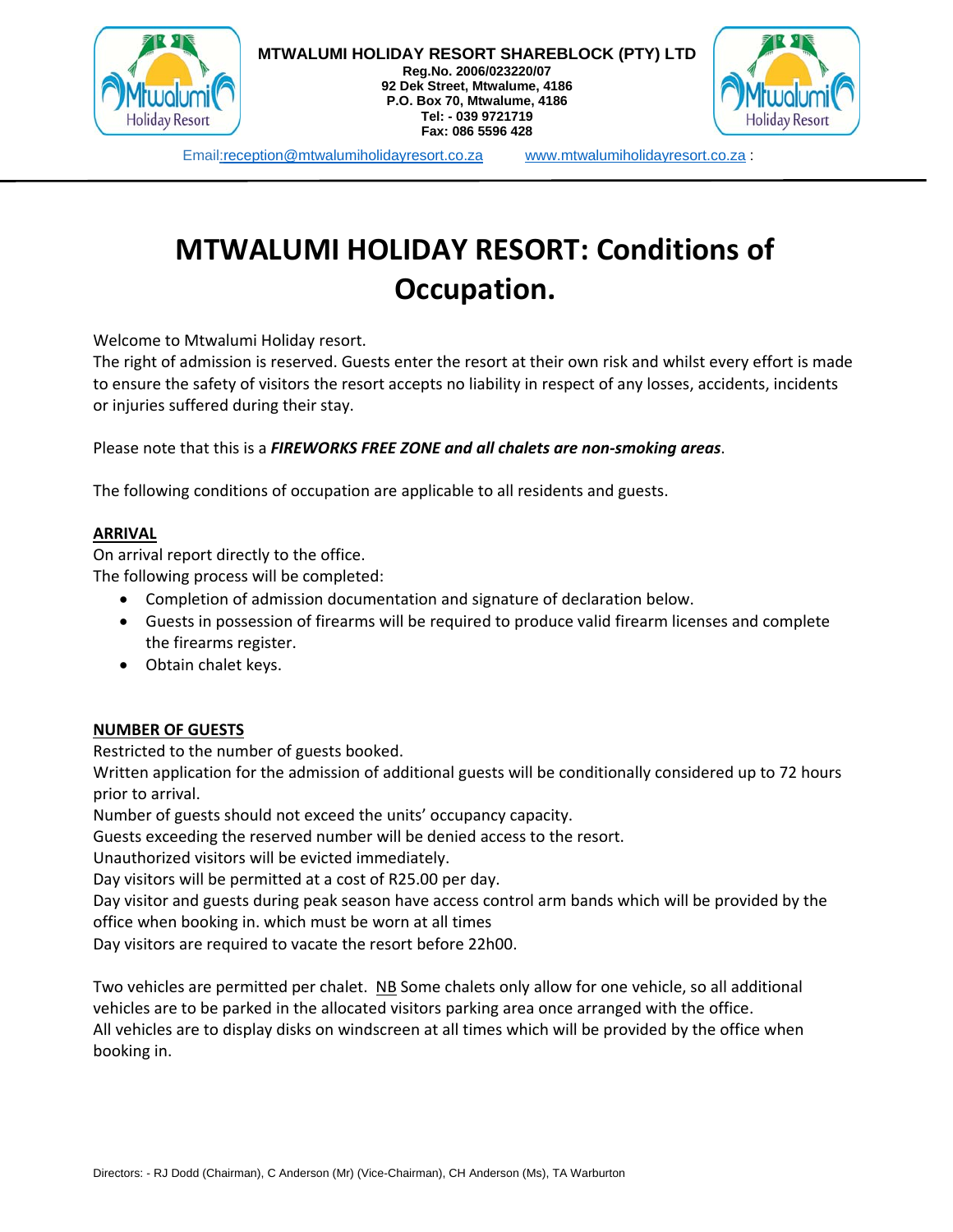

**Reg.No. 2006/023220/07 92 Dek Street, Mtwalume, 4186 P.O. Box 70, Mtwalume, 4186 Tel: - 039 9721719 Fax: 086 5596 428** 



Email:reception@mtwalumiholidayresort.co.za www.mtwalumiholidayresort.co.za :

#### **RESPONSIBLE BEHAVIOUR**

- 1. Loud music from cars or chalets or rowdy behavior in the chalets; will not be tolerated.
- 2. Respect should be displayed towards neighbors and fellow guests.
- 3. No abusive language will be permitted.
- 4. No "Bull's" or "Hen's" parties will be permitted.
- 5. All same sex groups are first to be approved by the rental committee before booking is accepted.
- 6. In all cases where our rules and regulations are not adhered to, the guest will be asked to remove themselves from the premises with no refunds by order of the resort management.
- 7. Resort Management will inspect the chalets at any time during your stay.

#### **ALCOHOL**

Alcohol should be consumed in a responsible manner.

No alcohol will be permitted in the children's playground or swimming pool areas.

No glass will be permitted in the swimming pool area.

Only alcohol purchased from Trixie's, pub and restaurant may be consumed on the licensed premises.

#### **PETS**

We are a pet friendly resort but have very strict rules with regards to managing your pet.

We will require proof of inoculations for all pets upon arrival. (we will not allow entry without one). An additional daily fee of R25.00 will be charged per pet.

The pet must be on a leash at all times outside the chalet.

It is the pet owner's responsibility to pick up their own dog mounds.

All pet owners are accountable for any mess made by their pets within the chalets or surrounding areas in the resort, a deduction will be made from the deposit in lieu of any mess.

No pets are allowed in the pool or park areas.

#### **MAINTENANCE:**

#### **INVENTORIES**

The inventory in this unit was verified this morning. Kindly report any breakages/damages during your stay. The inventory will be checked immediately after departure and any discrepancies identified will be recovered from breakage deposit.

#### **TECHNICAL FAULTS**

During office hours (Weekdays 7h30 to 16h30 and 08h00 to 12h00 on Saturdays) faults must be reported to the office. The emergency number for reporting of any faults or emergencies outside of office hours is **0607165340**.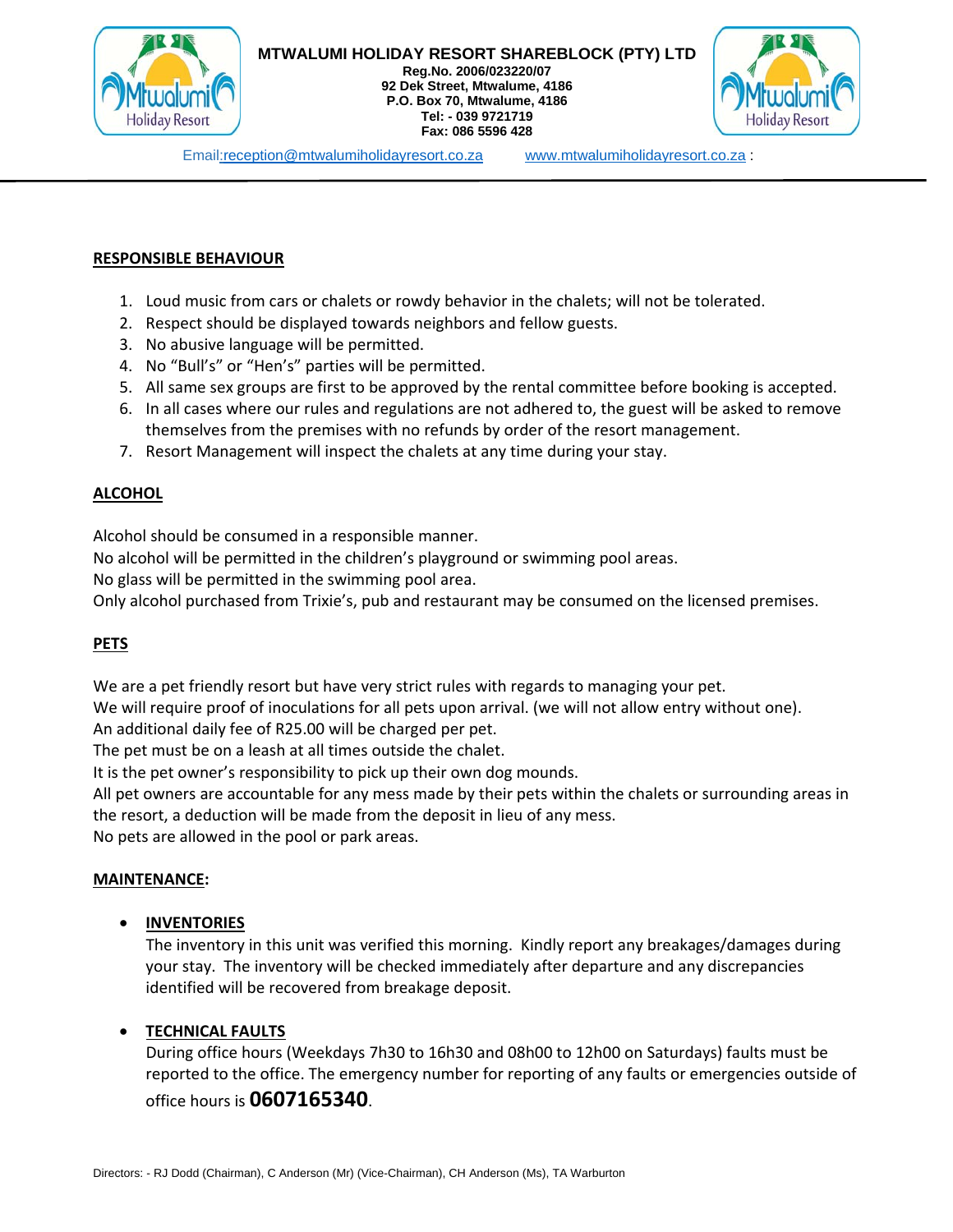

**Reg.No. 2006/023220/07 92 Dek Street, Mtwalume, 4186 P.O. Box 70, Mtwalume, 4186 Tel: - 039 9721719 Fax: 086 5596 428** 



Email:reception@mtwalumiholidayresort.co.za www.mtwalumiholidayresort.co.za :

## **CHALET CONTENTS** *Are NOT to be moved to other chalets.*

#### **SECURITY**

Tenants are responsible for the security of the chalet and the following measures must be taken:

- Doors and windows must be locked when leaving the chalet.
- Doors to be locked at night.
- Valuables to be secured.

#### **DAMAGES, BREAKAGES, THEFT/LOSS**

Any damages or breakages should be reported.

Management reserves the right to recover the cost of any breakages or damages from your breakage key deposit.

The Owners / Management takes no responsibility for the tenant's personal property during your stay.

#### **DEPARTURE**

Departure time is 10h00. (Unless prior arrangements have been made.) Prior to departure:

- Furniture should be replaced in its original position.
- All windows to be closed.
- Dirt bins must be emptied.
- Crockery and cutlery must be washed and left on the draining board or packed away.
- Portable braai's; patio chairs and tables are to be replaced in the chalet.
- Doors must be locked.

Management reserves the right to recover a cleaning fee from the key deposit in respect of units not left in the above condition.

#### **KEYS**

To be handed in at the office or deposited in the chute at the entrance to the office (left hand side of the door). Keys are not to be left in the chalet.

#### **NON‐COMPLIANCE WITH THE ABOVE RULES COULD RESULT IN**

- **THE KEY DEPOSIT BEING FORFEITED.**
- **EVICTION FROM THE RESORT WITHOUT REFUND.**
- **BANNING FROM THE RESORT.**

#### **ANY CRIMINAL ACTS WILL RESULT IN THE INSTITUTION OF CRIMINAL CHARGES.**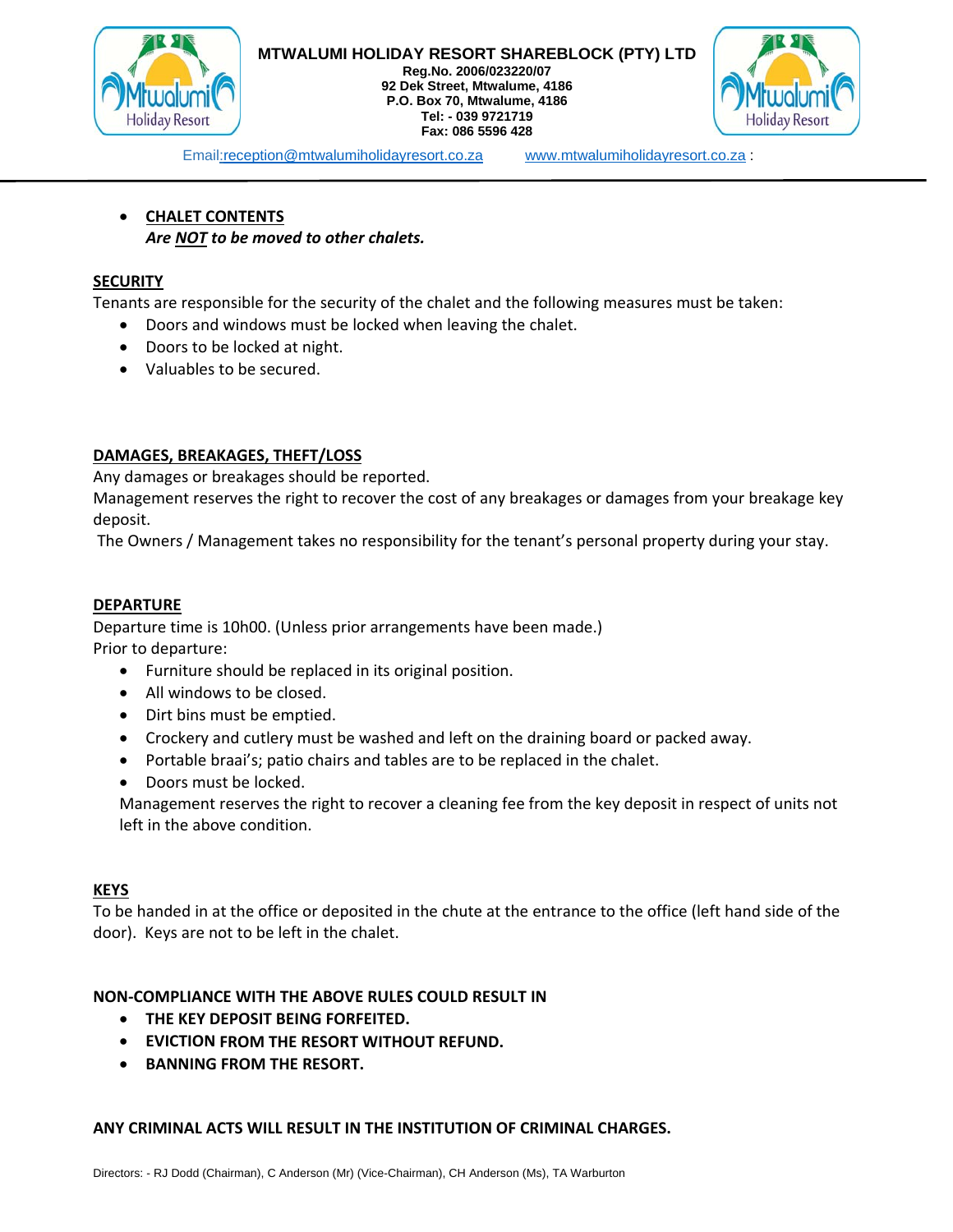

**Reg.No. 2006/023220/07 92 Dek Street, Mtwalume, 4186 P.O. Box 70, Mtwalume, 4186 Tel: - 039 9721719 Fax: 086 5596 428** 



Email:reception@mtwalumiholidayresort.co.za www.mtwalumiholidayresort.co.za :

| Date: |  |
|-------|--|
|       |  |

| Chalet Number: |  |
|----------------|--|
|----------------|--|

Reference Number: \_\_\_\_\_\_\_\_\_\_\_\_\_\_\_\_

Name of Guest: \_\_\_\_\_\_\_\_\_\_\_\_\_\_\_\_\_\_\_\_\_\_\_\_\_\_\_\_\_\_\_\_\_\_\_\_\_\_\_\_\_\_\_\_\_\_\_

Cancellations are only valid if notified in writing (by fax or e‐mail). Please give us your banking details for EFT to be done into:

Refund of deposits will be considered as follows: **Account Name:** Account Name: \_\_\_\_\_\_\_\_\_\_\_\_\_\_\_\_\_\_\_\_\_\_\_\_\_\_\_\_\_\_\_\_\_

‐ 30 days plus prior to arrival date: 80% refund Bank \_\_\_\_\_\_\_\_\_\_\_\_\_\_\_\_\_\_\_\_\_\_\_\_\_\_\_\_\_\_\_\_\_\_\_\_\_\_\_\_\_\_\_\_\_

‐ 20 to 29 days prior to arrival date: 50% refund Account No: \_\_\_\_\_\_\_\_\_\_\_\_\_\_\_\_\_\_\_\_\_\_\_\_\_\_\_\_\_\_\_\_\_\_\_\_\_\_\_

‐ 10 to 19 days prior to arrival date: 20% refund

‐ Less than 9 days prior to arrival date: NO REFUND

**CANCELLATION FEES Deposit of refunds will be done 1‐2 weeks after departure.** 

Branch code:

Type of account: Cheque/Current/Savings please tick one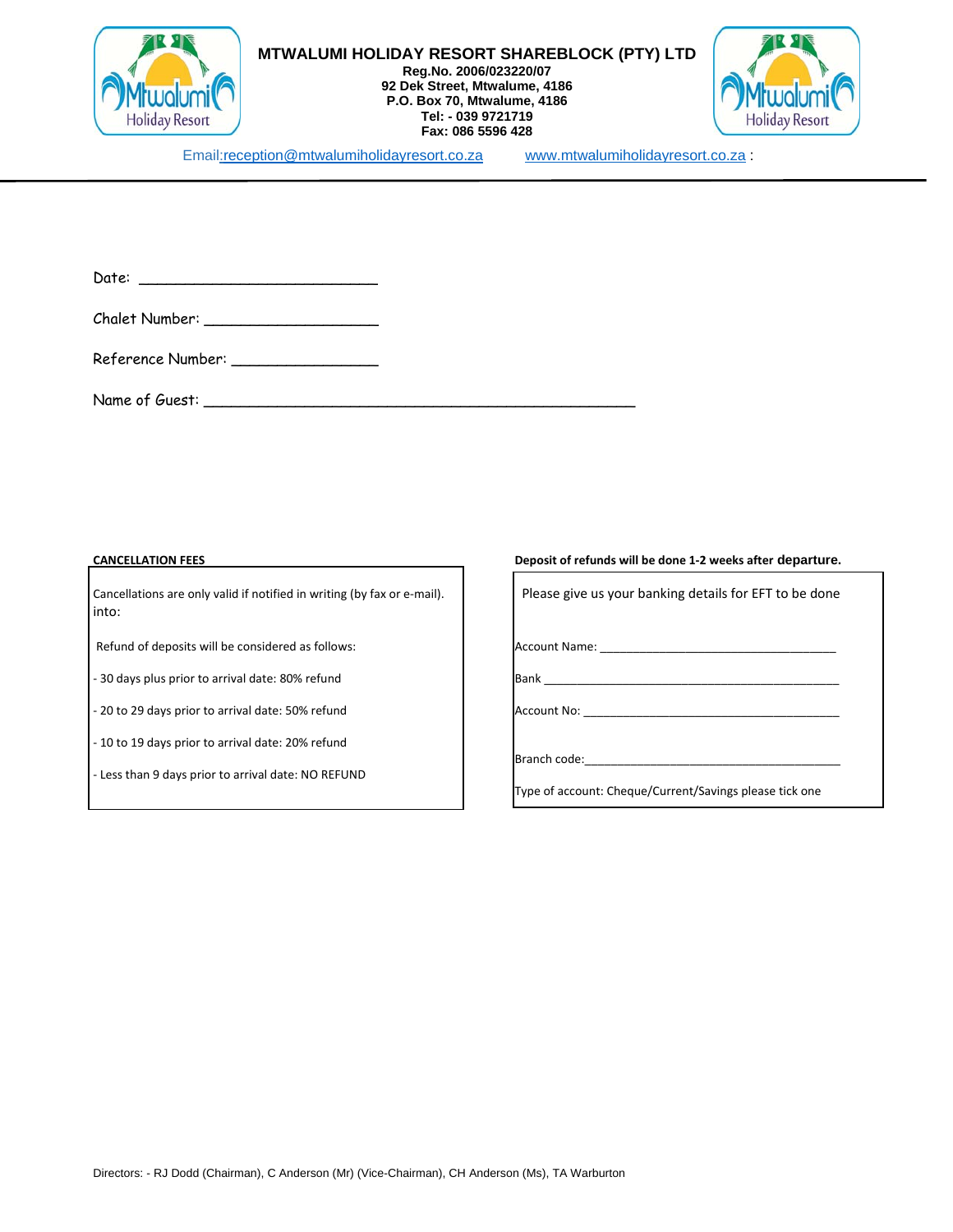

#### **MTWALUMI HOLIDAY RESORT SHAREBLOCK (PTY) LTD Reg.No. 2006/023220/07**

**92 Dek Street, Mtwalume, 4186 P.O. Box 70, Mtwalume, 4186 Tel: - 039 9721719 Fax: 086 5596 428** 



Email:reception@mtwalumiholidayresort.co.za www.mtwalumiholidayresort.co.za :

**INDEMNITY: The Resort, its staff and its Management accepts no responsibility for any deaths, injury or illness sustained or suffered by any person, or tenant, loss or damage to any property, occurring within or arising from a visit or visits whilst using any of the resorts facilities.** 

#### **DECLARATION OF UNDERSTANDING AND ACCEPTANCE**

I ………………………………………………………………..…………. (full name)

I.D. No ……………………………………………………………… declare that I have read and fully understand and accept all the above Rules and Regulations, Indemnity and Conditions without reservation and undertake to abide by these rules and regulations.

#### **FOR THE OFFICE**

#### **NB: Please take note:**

# **FIRE/EMERGENCY GATHERING POINT …….. PLAYGROUND AREA ALARM SYSTEM FOR FIRE/EMERGENCY ……….. WHISTLE**